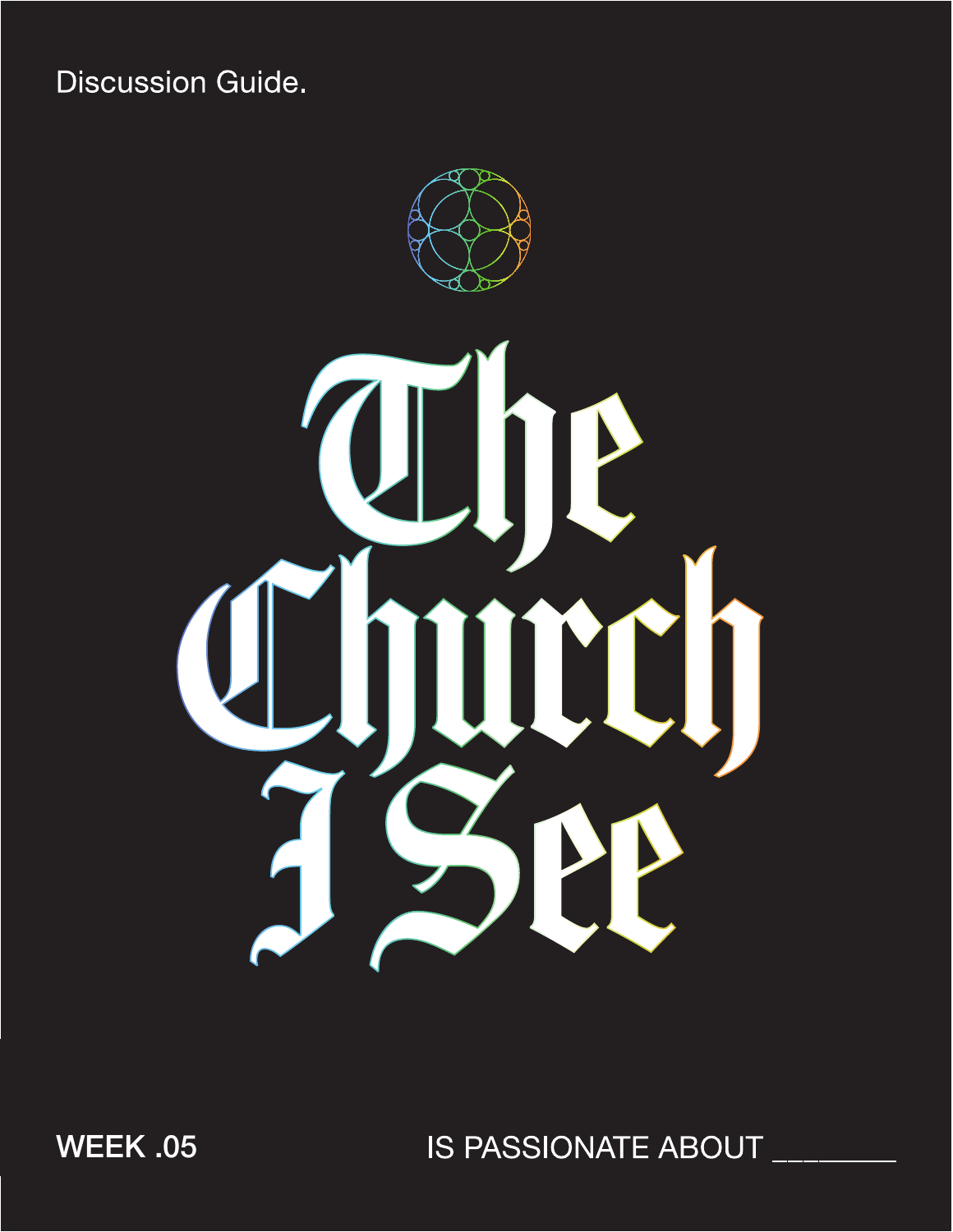



# **(NKJV) James 1:21-25 21**

Therefore lay aside all filthiness and overflow of wickedness, and receive with meekness the implanted word, which is able to save your souls. 22 But be doers of the word, and not hearers only, deceiving yourselves. 23 For if anyone is a hearer of the word and not a doer, he is like a man observing his natural face in a mirror; 24 for he observes himself, goes away, and immediately forgets what kind of man he was. 25 But he who looks into the perfect law of liberty and continues in it, and is not a forgetful hearer but a doer of the work, this one will be blessed in what he does.

# **(NIV) John 17:17**

Sanctify them by Your truth: your word is truth.

# **(NKJV) Psalm 119:105**

Your word is a lamp to my feet and a light to my path.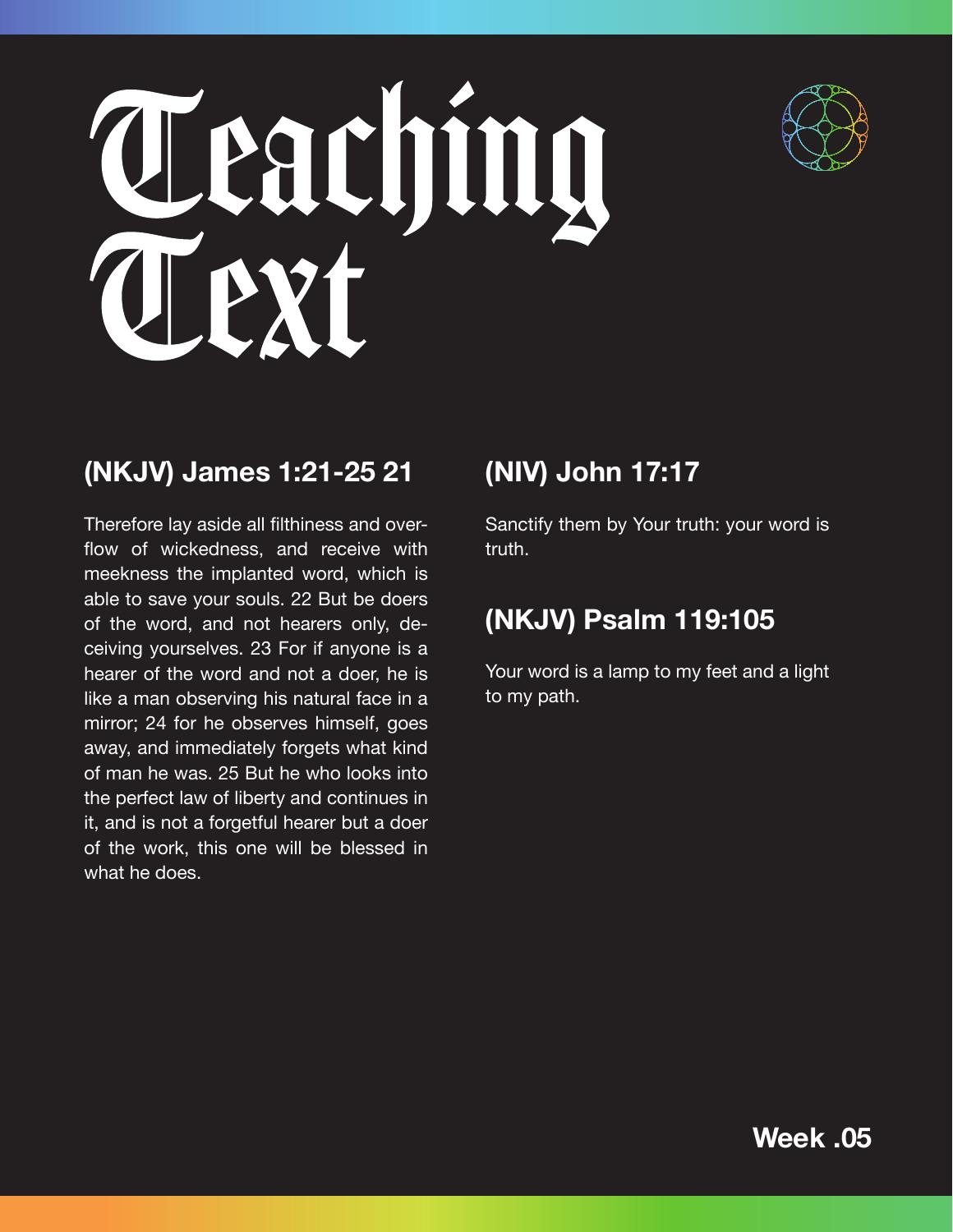# Recap

This week Banning Liebscher jumps back into the series called "The Church I See", by reminding us that we must be a people "Submitted to Scripture". In order to be thriving in our walk with Christ, we must be planted in three soils: the Presence of God, the Word of God and the family of God. What our lives are rooted in and what is at the foundation of all that we do, matters. If our foundation is not the Word of God, then we will find ourselves building our lives upon something shaky and unstable.

The Word of God is our foundation and final authority because the Word of God is truth. God's Word is not merely true but it is the truth that we measure everything else by. When we are not anchoring our lives to God's truth we look to something else to measure truth by. We usually turn to one of two things to define truth: our feelings or mass opinion. But truth is not found in what we feel or what the masses say; both of those things are unstable. Defining truth apart from the Word of God leads to fluid truth that will ultimately lead to confusion and chaos.

We look at society and see it as a car speeding out of control, swerving everywhere, heading towards a cliff or our lives upon.

even flying off that cliff, with no clear direction (truth is relative, can you really know it, truth is whatever you feel, and we can each have our own truth). It is both chaotic and unstable. But there are Christians who are also riding in the directionless car and are headed towards a cliff. Believers are racing out of control and crashing in their faith. When we see someone crash in their faith they have let go of one of two things (or both): community and Scripture. Ultimately, God's truth leads to freedom and nontruth leads to bondage.

If His Word is truth, how do we relate to it? We cannot approach Scripture casually and we must learn to fully submit to it. Just as a marriage relationship is a covenant and has a certain degree of weightiness to it, we must approach God's Word in the same way. We must also approach Scripture with humility and learn to lay aside any arrogance that we may have. We want freedom with no boundaries or restrictions, but when you remove boundaries and restrictions you no longer have freedom (a bridge without guardrails). Scripture tells us what is right and wrong and provides us with an unshakable foundation to build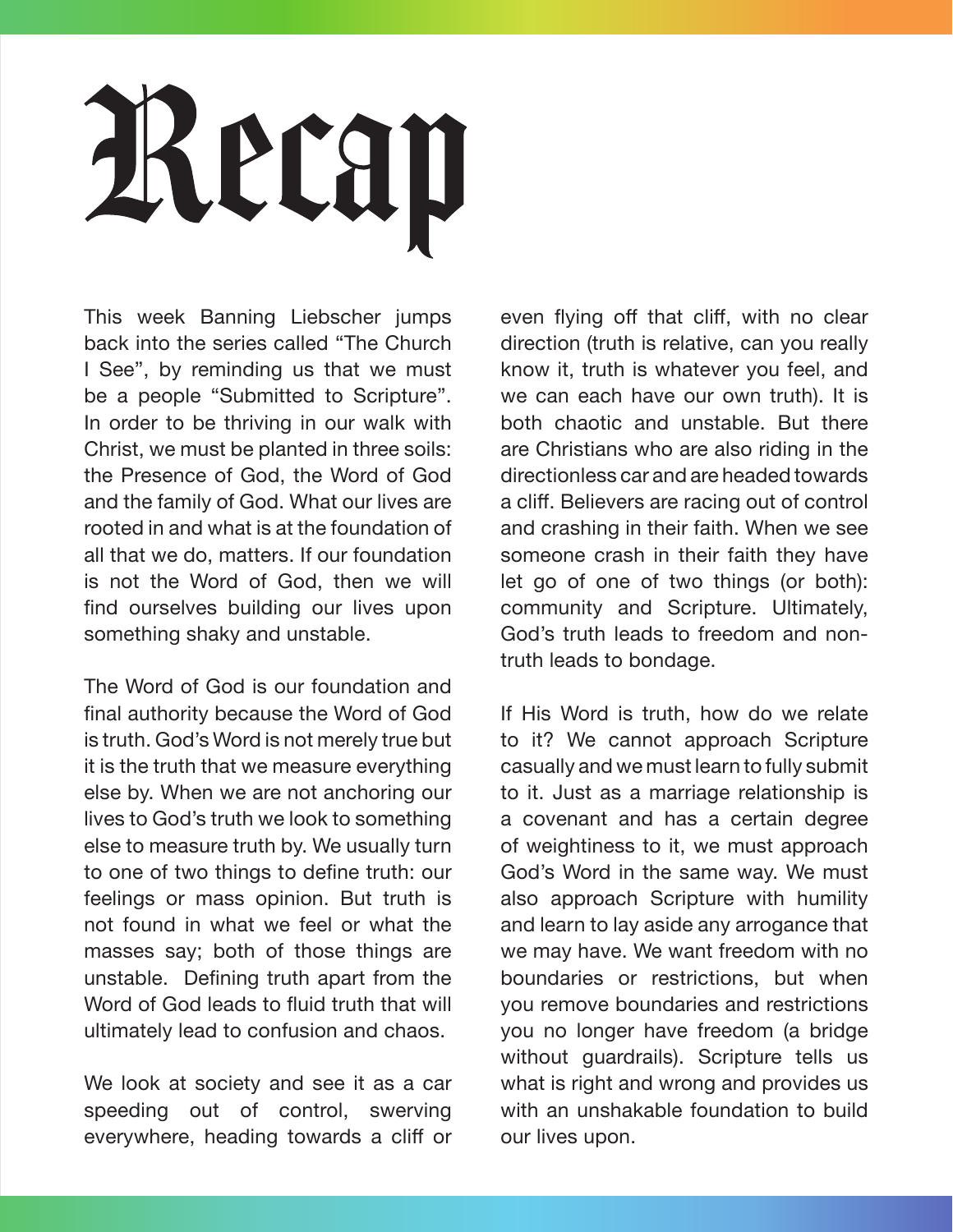# Discussion Guide **EMOTIONAL HEALTH CHECK IN**

Take a few minutes to do an emotional health check in with your Community, creating space for each person to answer the question below:

What were the high and low points of this last week for you?

If the need arises, spend a few minutes praying for one another, asking God to meet needs and help each person carry what feels heavy right now.

### **ENGAGE**

1. When you think about the three soils that our lives are to be planted in (the Presence of God, the Word of God and the family of God) what comes up for you? Do you feel firmly planted in each of these areas?

2. When you reflect on the major areas of your life (identity, relationships, finances), are there areas where you have allowed your emotions or mass opinion to become your foundation?

3. Is there a particular Biblical truth (verse or passage of scripture) that you are clinging to in this season?

### **ENCOUNTER**

Spend a few minutes in stillness and quiet (you may want to play soaking music) in your group and ask Holy Spirit the following question:

Holy Spirit, are there any areas of my life that I have built on a shaky foundation? Have I allowed my feelings or mass opinion to step in and replace your truth? Please highlight those areas and replace them with your truth.

If time permits, allow those who want to, share what God spoke to them during the Encounter time.

#### **EQUIP**

Choose a passage of Scripture that resonates with you in this season. Commit to reading it several times throughout the week and memorize a portion of it. Pay attention to how that affects your mindset and behavior as you progress throughout the week.